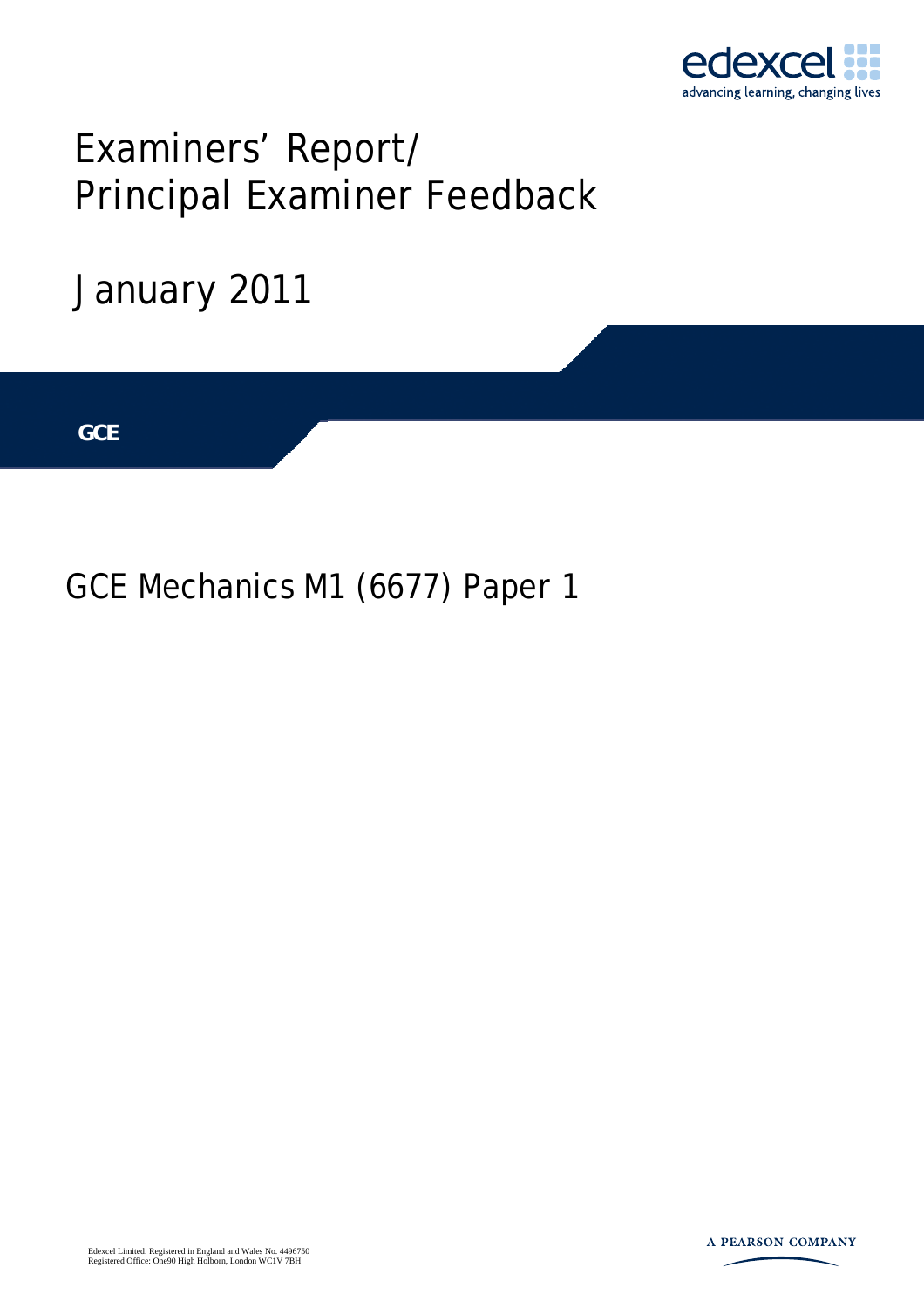Edexcel is one of the leading examining and awarding bodies in the UK and throughout the world. We provide a wide range of qualifications including academic, vocational, occupational and specific programmes for employers.

Through a network of UK and overseas offices, Edexcel's centres receive the support they need to help them deliver their education and training programmes to learners.

For further information, please call our GCE line on 0844 576 0025, our GCSE team on 0844 576 0027, or visit our website at www.edexcel.com.

If you have any subject specific questions about the content of this Examiners' Report that require the help of a subject specialist, you may find our Ask The Expert email service helpful.

Ask The Expert can be accessed online at the following link:

http://www.edexcel.com/Aboutus/contact-us/

January 2011 Publications Code UA026576 All the material in this publication is copyright © Edexcel Ltd 2011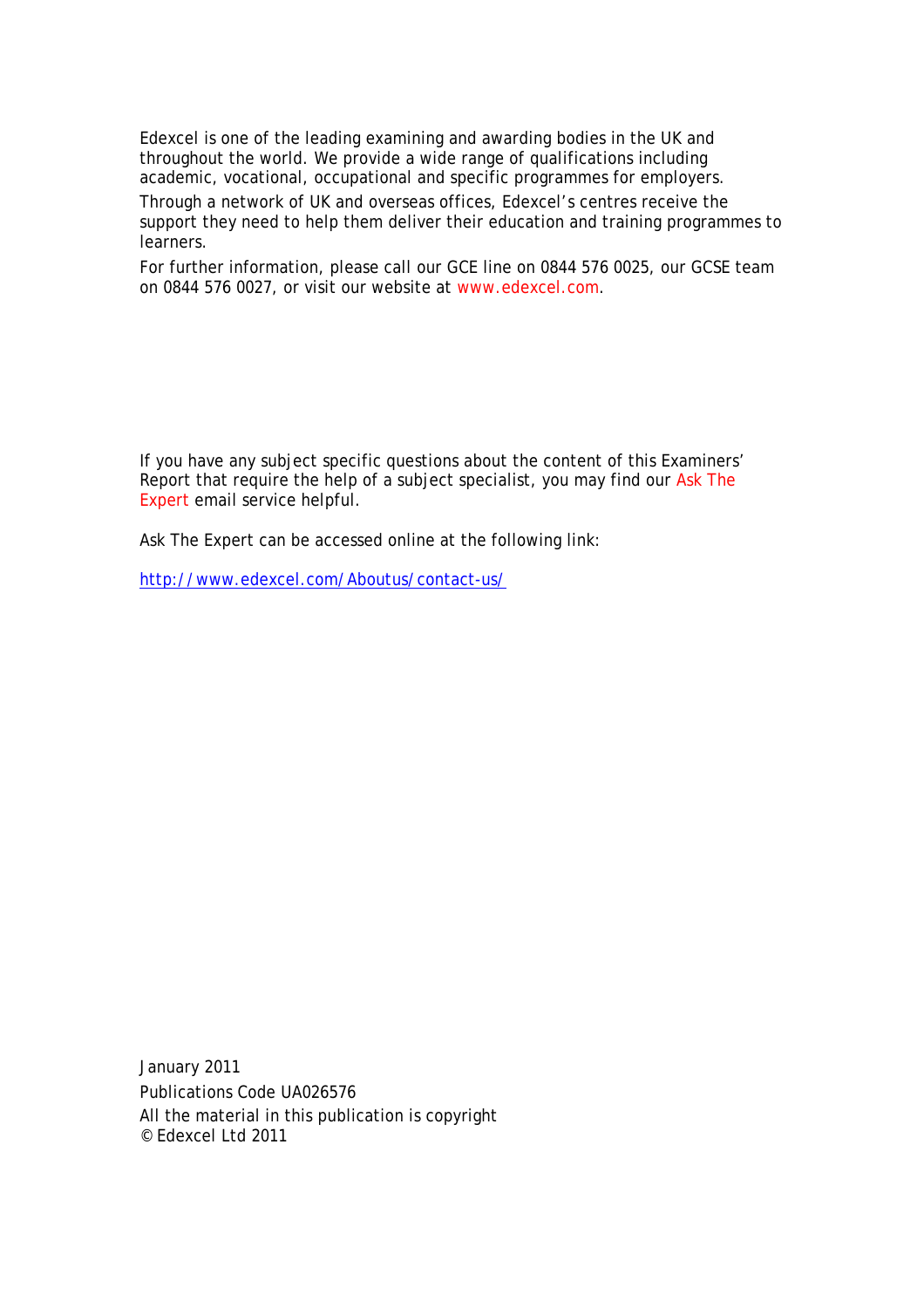#### **Mechanics Unit M1 Specification 6677**

#### **General**

The paper seemed to be of a suitable length for the vast majority with very few candidates unable to attempt all the questions. The final part of the last question was very discriminating and so it wasn't always clear whether the weaker candidates had run out of time or run out of ideas. Overall the paper seemed to be very accessible and there were several very straightforward questions. The first question proved to be a very easy starter for most and question 5 also provided an opportunity for many to score highly. Other good sources of marks were questions 4(a) and 6(a). The questions which caused difficulties were 4(c), 6(c) and 7(c).

Overall, candidates who used large and clearly labelled diagrams and who employed clear and concise methods were the most successful. It should also be emphasised that candidates should "show sufficient working to make your methods clear to the Examiner" as stated on the front page and usually correct answers only, with no working, will gain no marks. In calculations the numerical value of g which should be used is 9.8, as advised on the front of the question paper. Final answers should then be given to 2 (or 3) significant figures – more accurate answers will be penalised. If a candidate runs out of space in which to give his/her answer than he/she is advised to use a supplementary sheet – if a centre is reluctant to supply extra paper then it is crucial for the candidate to say whereabouts in the script the extra working is going to be done.

#### **Report on individual questions**

#### **Question 1**

This provided a very straightforward start for most candidates. In part (a), nearly all used an appropriate conservation of linear momentum equation and sign errors due to incorrect interpretation of directions were comparatively rare. Occasionally attempts to equate impulses were seen; these were acceptable provided it was recognised that they were in opposite directions. The majority used impulse = change in momentum in part (b), generally with appropriate signs, although 3(3 – 2) was sometimes seen. The marks could be achieved by considering either particle, but one of them depended on a correct value of *m* from part (a). Most remembered to give the magnitude as (+)15 for the final mark.

#### **Question 2**

In part (a) relatively few were able to show that  $u = 0.9$  exactly. It must be stressed that when an answer is given, the method used must be clear and fully correct. Many candidates fudged the signs in their methods, failing to appreciate that *u* was a speed and therefore positive, or else used an inexact method. The second part elicited many correct responses for finding the height reached above the point of projection. However, the answer was not always given to the required 2 or 3 SF, consistent with the use of  $q =$ 9.8 and 1 SF and 4 SF answers were penalised. There were many possible approaches for finding the required height in part (c); sign errors were fairly common and some found the total height reached by the ball. Others found the correct value but added or subtracted another distance to produce their final answer showing a lack of real understanding of the situation. Nevertheless, there were some entirely correct systematic solutions seen.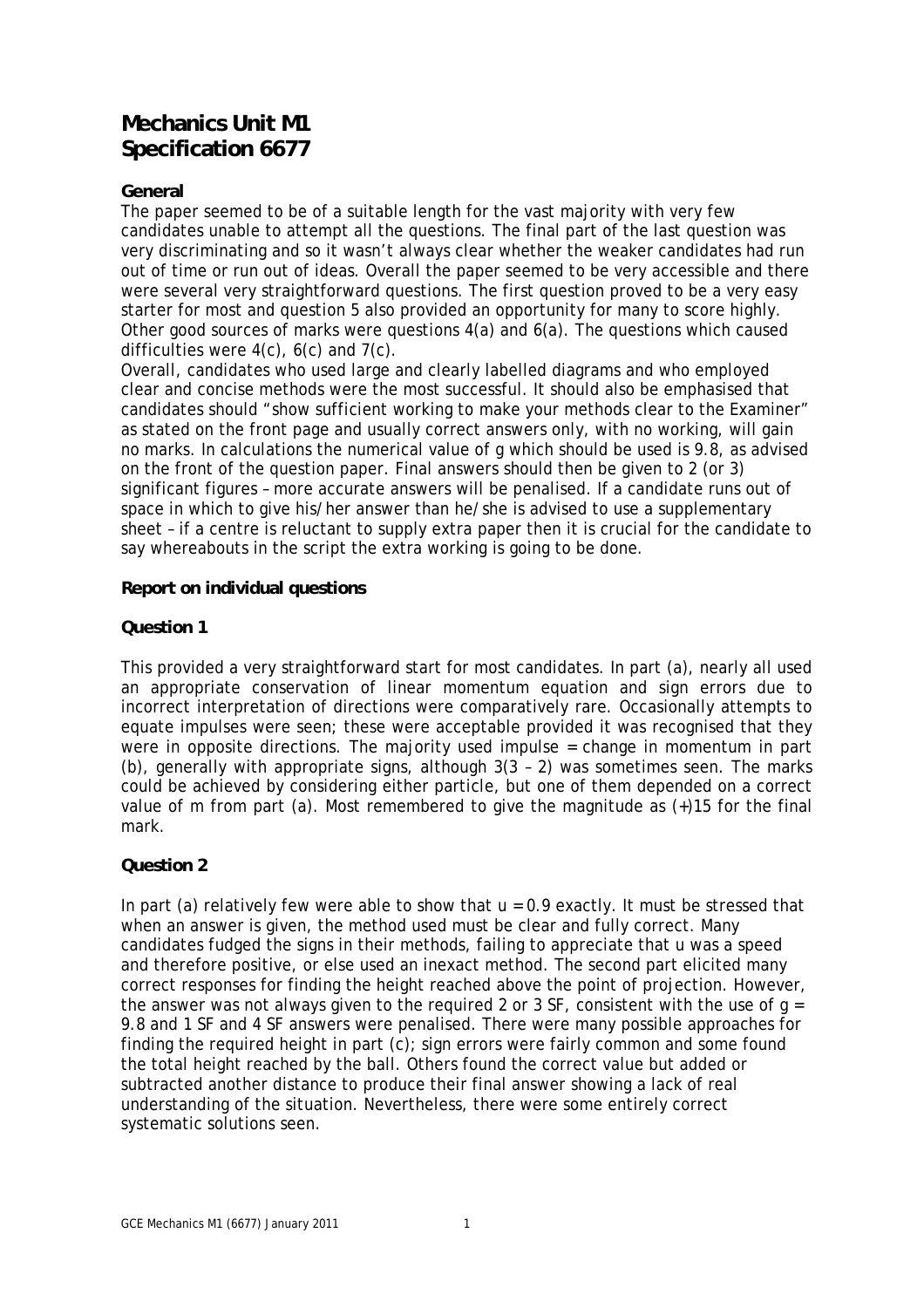#### **Question 3**

The first part was done well with the most common error being to give *Rc* as 117.6 N which was penalised for being over-accurate. The question required two equations and those who used a vertical resolution were almost always successful whereas those who used two moments equations often made errors. The same was true in part (b), but candidates often made errors when expressing the distances used in terms of *AD*. The omission of g was penalised in the first part but not in part (b), provided it was consistent, where it was not needed to obtain a fully correct solution. A few used the same values for the reactions in part (b) as those found in the first part and received little credit.

#### **Question 4**

In part (a) almost all candidates found the magnitude of the velocity to give the speed correctly. Most derived the acceleration, in the second part, by subtracting the velocities and dividing by the time appropriately (often by setting up a **v**=**u**+**a***t* equation first); however, a significant minority continue to lack confidence in dealing with vectors and vector notation. Most realised they then had to multiply by the mass to find the force, but sometimes the answer given was the same as the acceleration. The final part proved to be a good discriminator. Some failed to set up an equation in terms of *t* for the velocity, using their acceleration and the initial velocity; various combinations of terms were often seen. Many realised the **j**-component had to be zero, but some equated the **i**component to zero whilst others equated the two components. Nevertheless, there were a significant number of candidates who correctly deduced the answer, often with very little working.

#### **Question 5**

The vast majority of candidates achieved full marks for the speed-time graph in part (a) and for equating the area under the graph to the given distance in order to find *v*, in part (c). Occasionally '*v*' was left off the axis, or '40,50' labelled instead of '60,70' which also led to errors in part (c). The acceleration-time graph in the second part provided a greater challenge and some non-horizontal lines were seen. Those who had a graph with the correct basic shape were penalised if they included vertical lines on their sketch, although dotted lines were acceptable.

#### **Question 6**

Most candidates were able to resolve perpendicular to the plane, in part (a), to obtain a correct expression for the reaction. The given answer was exact so evidence of rounding, such as using a rounded value for the angle, was penalised. In the second part, some did not realise that they needed to find the new reaction and so lost a number of marks. Many did complete the resolutions correctly although occasionally the friction was acting up the slope instead of down. Attempts at part (c) tended to be less successful, with the weight component often omitted or else limiting friction was used. Those who found a correct numerical value for the magnitude of the frictional force (by resolving parallel to the plane) did not always deduce the correct direction.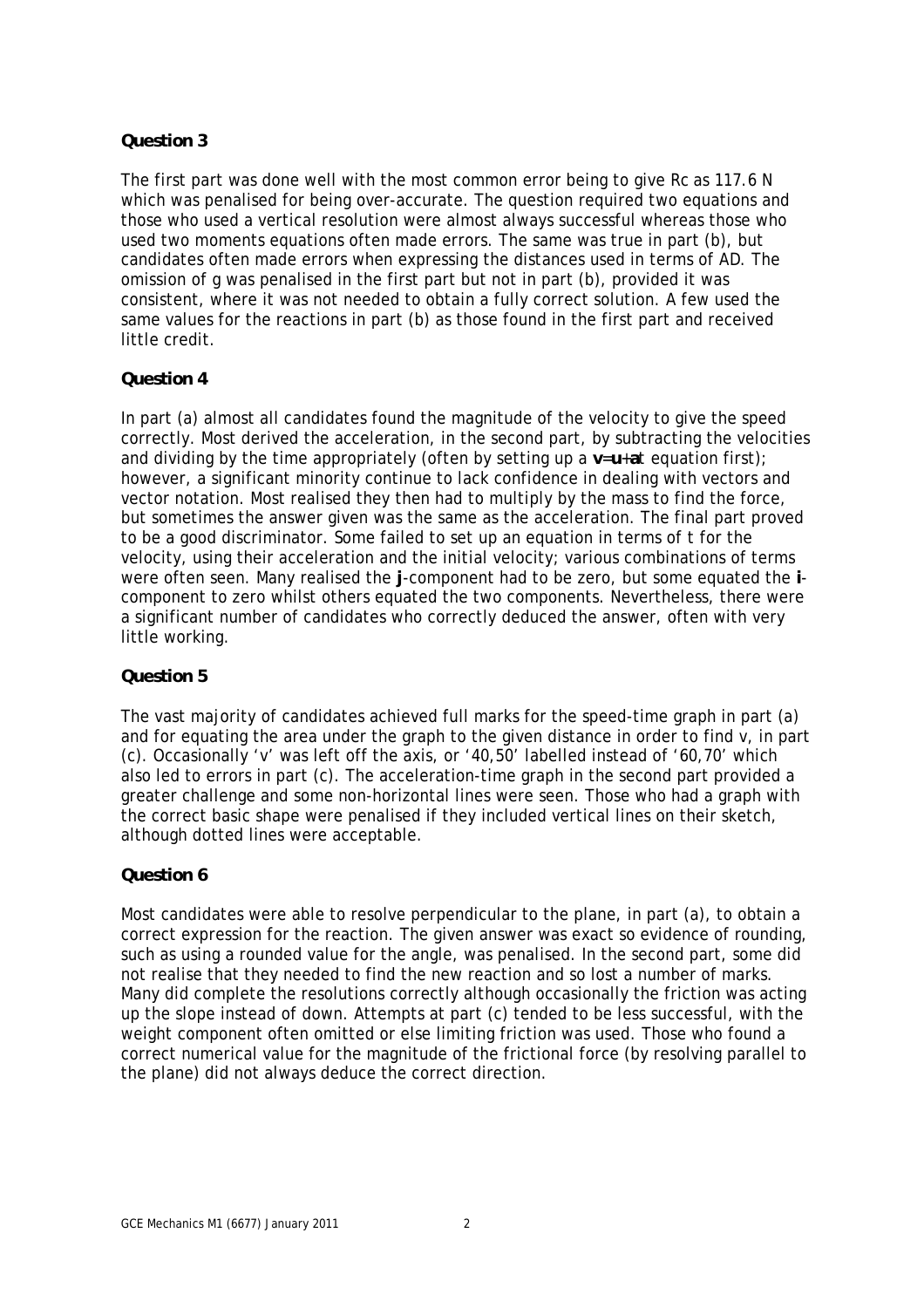#### **Question 7**

Despite the lack of structure in part (a) most candidates knew the methods required. Many gained the marks for resolving perpendicular to the slope and for using  $F = \frac{2}{3} R$ . The equation of motion for the 7kg mass was also often correct, but a common error was to replace *T* by 7g when resolving parallel to the plane. Sometimes a term, either friction or the weight component, was omitted from this equation. Although some candidates failed to complete successfully all the substitution and rearranging required to find the acceleration, there were a number of entirely correct solutions. An appropriate constant acceleration formula was generally used for the velocity in part (b), although an incorrect answer from part (a) led to loss of the accuracy mark. In the final part, many did not manage to find the new acceleration by a valid method; some used the value from part (a) or quoted '9.8' without any justification, whilst others realised that a new value was required but omitted a term from the equation of motion. Amongst those who resolved the two forces, a number had friction acting in the wrong direction. There were a small number of entirely correct solutions seen.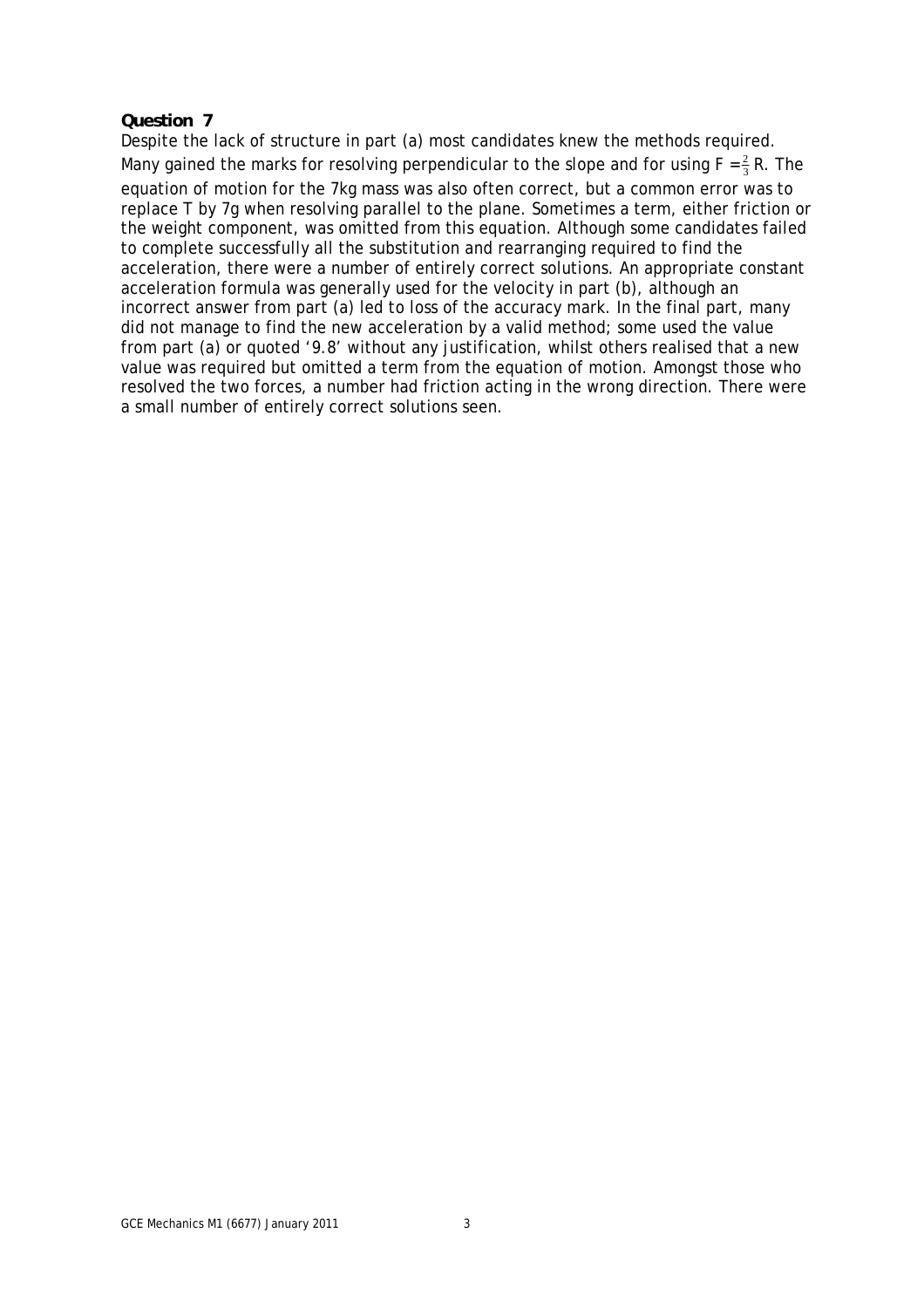#### **Grade Boundaries**

Grade boundaries for this, and all other papers, can be found on the website on this link:<br>http://www.edexcel.com/iwantto/Pages/grade-boundaries.aspx